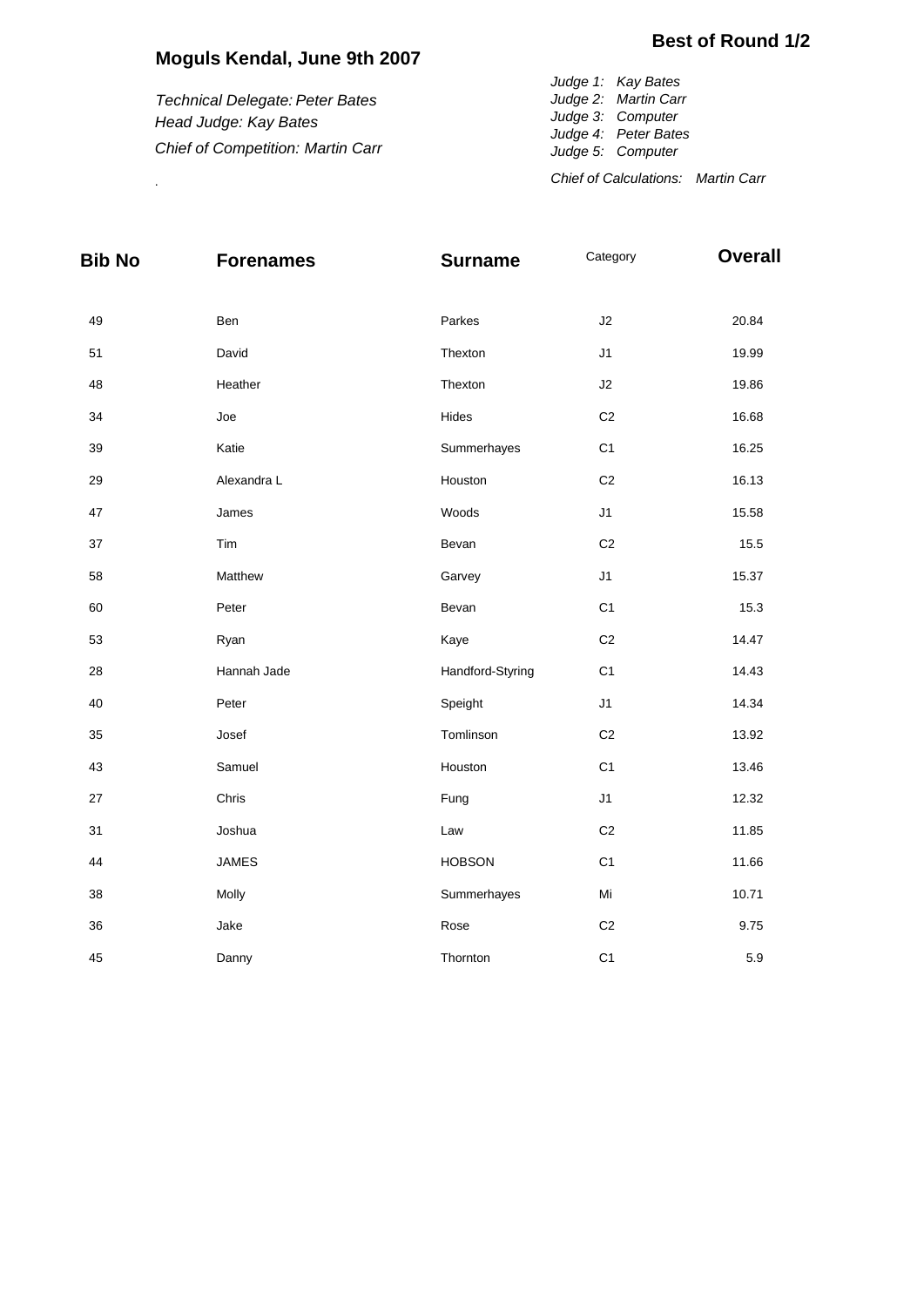| Moguls Kendal, June 9th 2007             | Chief of Calculations: Martin Carr         | <b>Round 1 Results</b> |  |  |  |  |
|------------------------------------------|--------------------------------------------|------------------------|--|--|--|--|
| Technical Delegate: Peter Bates          | Judge 1: Kay Bates<br>Judge 2: Martin Carr |                        |  |  |  |  |
| Head Judge: Kay Bates                    | Judge 3: Computer                          |                        |  |  |  |  |
| <b>Chief of Competition: Martin Carr</b> | Judge 4: Peter Bates<br>Judge 5: Computer  | Pace Time:<br>10.1     |  |  |  |  |

.

| <b>Names</b>      |             | Category       | Turns J1-3     |     | Air J4-5 |                                | Total Turns and Air                       |       | Time in Sec and Scor |       | <b>Overall</b> |       |                 |
|-------------------|-------------|----------------|----------------|-----|----------|--------------------------------|-------------------------------------------|-------|----------------------|-------|----------------|-------|-----------------|
|                   |             | Jump Categor   |                |     |          |                                |                                           |       |                      |       |                |       |                 |
| Heather<br>48     | Thexton     | J2             | 3.8            | 3.9 | 3.85     | $2 \t1.7$<br>T<br>S            | 2, 1.7<br>${\tt S}$<br>T                  | 11.55 | 2.54                 | 9.91  | 5.77           | 19.86 | $\overline{1}$  |
| Ben<br>49         | Parkes      | $\sf J2$       | 3.5            | 3.8 | 3.65     | $1.6$ 1.7<br>3<br>$\mathbf s$  | $1.6$ 1.7<br>$\mathbf{3}$<br>$\mathbf{s}$ | 10.95 | 3.18                 | 10.01 | 5.69           | 19.82 | $\overline{c}$  |
| David<br>51       | Thexton     | J1             | 3.6            | 3.5 | 3.55     | $1.4$ 1.8<br>3<br>S            | $1.4$ 1.8<br>3<br>$\mathbf{s}$            | 10.64 | 3                    | 9.98  | 5.72           | 19.36 | 3               |
| Joe<br>34         | Hides       | C <sub>2</sub> | 2.8            | 3   | 2.9      | $1.6$ 1.1<br>S<br>$\mathsf{T}$ | $1.6$ 1.1<br>S<br>$\top$                  | 8.69  | 1.86                 | 9.46  | 6.13           | 16.68 | 4               |
| Katie<br>39       | Summerhayes | C <sub>1</sub> | 3.3            | 3.1 | 3.2      | $1.4$ 0.9<br>S<br>T            | $1.4$ 0.9<br>S<br>T                       | 9.6   | 1.59                 | 10.81 | 5.06           | 16.25 | $\overline{5}$  |
| Tim<br>37         | Bevan       | C <sub>2</sub> | 2.8            | 3.1 | 2.95     | $1.4$ 0.9<br>S<br>T            | $1.4$ 0.9<br>s<br>T                       | 8.85  | 1.59                 | 10.81 | 5.06           | 15.5  | $6\phantom{.}6$ |
| Alexandra L<br>29 | Houston     | C <sub>2</sub> | $\overline{3}$ | 3.2 | 3.1      | $1.8$ 0.8<br>T<br>S            | $1.8$ 0.8<br>$\mathbf s$<br>T             | 9.3   | 1.8                  | 12.07 | 4.06           | 15.16 | $\overline{7}$  |
| Ryan<br>53        | Kaye        | C <sub>2</sub> | $\mathbf{3}$   | 2.7 | 2.85     | $1.4$ 1.1<br>3<br>$\mathbb S$  | $1.4$ 1.1<br>3<br>$\mathbf{s}$            | 8.55  | 2.51                 | 12.89 | 3.41           | 14.47 | 8               |
| James<br>47       | Woods       | J1             | 2.3            | 2.8 | 2.55     | $0.8$ 1.5<br>T<br>3            | $0.8$ 1.5<br>3 <sup>1</sup><br>T          | 7.65  | 1.99                 | 11.14 | 4.8            | 14.44 | 9               |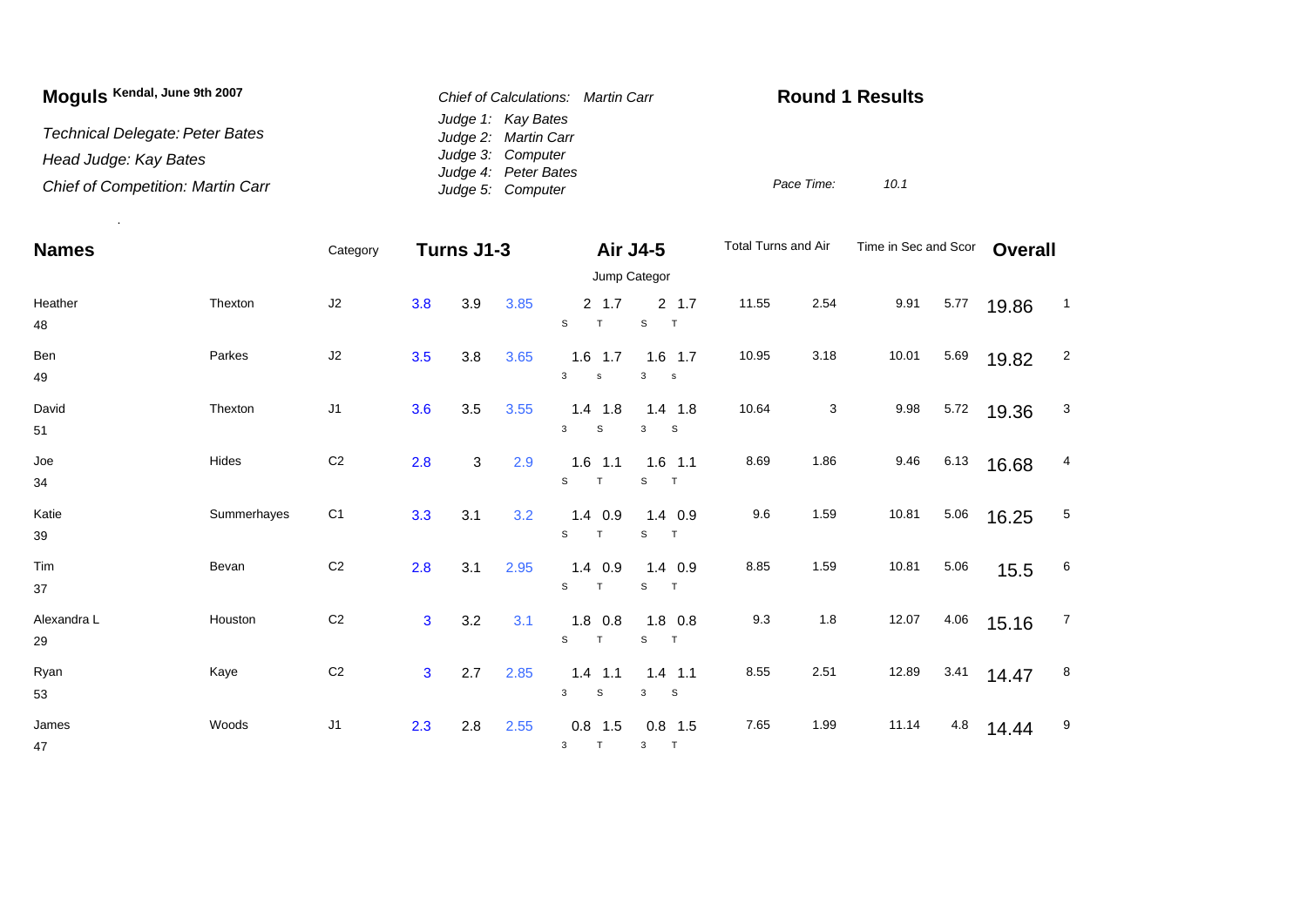| <b>Names</b>       |                  | Category       | Turns J1-3     |                |                | <b>Air J4-5</b>                            |                                             | Total Turns and Air |      | Time in Sec and Scor |         | <b>Overall</b> |    |
|--------------------|------------------|----------------|----------------|----------------|----------------|--------------------------------------------|---------------------------------------------|---------------------|------|----------------------|---------|----------------|----|
|                    |                  | Jump Categor   |                |                |                |                                            |                                             |                     |      |                      |         |                |    |
| Peter<br>40        | Speight          | J1             | 2.9            | 2.9            | 2.9            | $0.3$ 1.2<br>М<br>$\mathbb S$              | $0.3$ 1.2<br>M<br>$\mathbf{s}$              | 8.69                | 1.06 | 11.4                 | 4.59    | 14.34          | 10 |
| Peter<br>60        | Bevan            | C <sub>1</sub> | 2 <sup>1</sup> | 2.3            | 2.15           | $1.4$ 1.2<br>S<br>D                        | $1.4$ 1.2<br>S<br>D                         | 6.44                | 1.86 | 10.55                | 5.26    | 13.56          | 11 |
| Samuel<br>43       | Houston          | C <sub>1</sub> | 2.5            | 2.2            | 2.4            | $0$ 1.1<br>$\mathsf S$<br>0                | 0 1.1<br>$\mathsf 0$<br>S.                  | 7.1                 | 0.78 | 10.15                | 5.58    | 13.46          | 12 |
| Hannah Jade<br>28  | Handford-Styring | C <sub>1</sub> | 2.4            | $\overline{2}$ | 2.2            | $1.4$ 1.2<br>S<br>T                        | $1.4$ 1.2<br>S<br>T                         | 6.6                 | 1.79 | 11.07                | 4.85    | 13.24          | 13 |
| Matthew<br>58      | Garvey           | J1             | 2 <sup>1</sup> | 2.2            | 2.1            | $1.3$ 0.7<br>M<br>T                        | $1.3$ 0.7<br>М<br>$\top$                    | 6.3                 | 1.38 | 10.75                | 5.11    | 12.79          | 14 |
| Josef<br>35        | Tomlinson        | $\mbox{C2}$    | 2.2            | $\overline{2}$ | 2.1            | 0.3<br>$\overline{1}$<br>T<br>$\mathsf{s}$ | 0.3<br>$\overline{\phantom{0}}$ 1<br>T<br>S | 6.3                 | 0.9  | 10.5                 | $5.3\,$ | 12.5           | 15 |
| Chris<br>27        | Fung             | J1             | 2.3            | 2.1            | 2.2            | $0.9$ 0.8<br>s<br>$\top$                   | $0.9$ 0.8<br>S<br>$\top$                    | 6.6                 | 1.16 | 11.44                | 4.56    | 12.32          | 16 |
| <b>JAMES</b><br>44 | <b>HOBSON</b>    | C <sub>1</sub> | 2.6            | 2.2            | 2.4            | 0.7<br>-1<br>S.<br>T                       | $0.7$ 1<br>S<br>T                           | 7.2                 | 1.15 | 13.39                | 3.01    | 11.36          | 17 |
| Joshua<br>31       | Law              | C <sub>2</sub> | 2.2            | 1.8            | $\overline{2}$ | $0.3$ 0.8<br>S.<br>T                       | $0.3$ 0.8<br>S T                            | 6                   | 0.74 | 11.88                | 4.21    | 10.95          | 18 |
| Jake<br>36         | Rose             | $\mbox{C2}$    | $1.4$          | 1.6            | 1.5            | $0.5$ 0.6<br>$\mathbf S$<br>$\mathsf D$    | $0.5$ 0.6<br>$\mathbb S$<br>$\mathsf D$     | 4.5                 | 0.77 | 11.67                | 4.38    | 9.65           | 19 |
| Molly<br>38        | Summerhayes      | Mi             | 1.5            | $\overline{2}$ | 1.75           | $0.5$ 0.7<br>S<br>T                        | $0.5$ 0.7<br>S<br>T                         | 5.25                | 0.81 | 13.19                | 3.17    | 9.23           | 20 |
| Danny<br>45        | Thornton         | C <sub>1</sub> | 0.2            | 0.1            | 0.15           | $0.4$ 0.2<br>T<br>S                        | $0.4$ 0.2<br>$\mathsf{s}$<br>T              | 0.45                | 0.41 | 17.15                | 0.04    | 0.9            | 21 |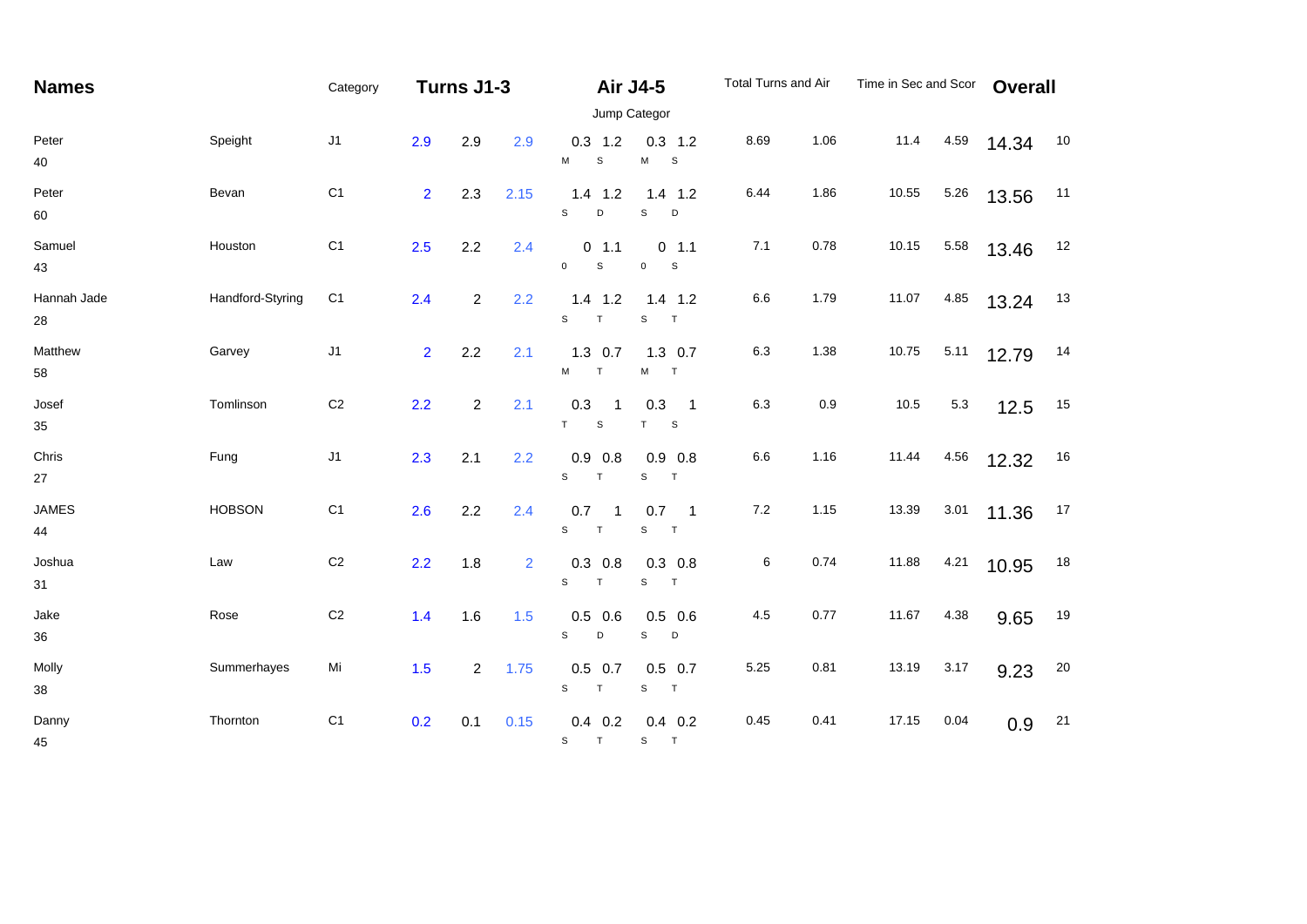| Moguls Kendal, June 9th 2007             | Chief of Calculations: Martin Carr | <b>Round 2 Results</b> |
|------------------------------------------|------------------------------------|------------------------|
|                                          | Judge 1: Kay Bates                 |                        |
| Technical Delegate: Peter Bates          | Judge 2: Martin Carr               |                        |
| Head Judge: Kay Bates                    | Judge 3: Computer                  | Pace Time:<br>10.1     |
|                                          | Judge 4: Peter Bates               |                        |
| <b>Chief of Competition: Martin Carr</b> | Judge 5: Computer                  |                        |

.

| <b>Forenames</b> | <b>Surname</b> | Category       | Judge 1 | Judge 2                   | Judge 3 |                              | Judge 4 Judge 5 Total Turns Air Time Time Score Overall |      |      |                 |      |                |
|------------------|----------------|----------------|---------|---------------------------|---------|------------------------------|---------------------------------------------------------|------|------|-----------------|------|----------------|
|                  |                |                |         |                           |         | Category                     | Category                                                |      |      |                 |      |                |
| Ben              | Parkes         | $\sf J2$       | 3.8     | 4                         | 3.9     | $1.7$ 1.9                    | $1.7$ 1.9                                               | 11.7 | 3.44 | 10 <sub>1</sub> |      | $5.7$ 20.84    |
| 49               |                |                |         |                           |         | $\mathbf{3}$<br>$\mathbf{s}$ | 3<br>S                                                  |      |      |                 |      | -1             |
| David            | Thexton        | J1             | 3.2     | 3.8                       | 3.5     | $1.5$ 1.9                    | $1.5$ 1.9                                               | 10.5 | 3.2  | 9.25            |      | 6.29 19.99     |
| 51               |                |                |         |                           |         | 3 <sup>1</sup><br>S          | $\mathbf{3}$<br>S                                       |      |      |                 |      | 2              |
| Heather          | Thexton        | J2             | 3.3     | 3.1                       | 3.2     | $2.2$ 1.1                    | $2.2$ 1.1                                               | 9.6  | 2.32 | 9.18            |      | $6.35$ 18.27   |
| 48               |                |                |         |                           |         | K T                          | K T                                                     |      |      |                 |      | 3              |
| Alexandra L      | Houston        | C <sub>2</sub> | 3.4     | 3.1                       | 3.25    | $2\quad 0.8$                 | $2\;\;0.8$                                              | 9.75 | 1.95 | 11.6            |      | $4.43$ 16.13   |
| 29               |                |                |         |                           |         | $\mathbb S$<br>T             | S<br>T                                                  |      |      |                 |      | 4              |
| James            | Woods          | J1             | 2.4     | 2.6                       | 2.5     | $1.1$ 1.9                    | $1.1$ 1.9                                               | 7.5  | 2.63 | 10.31           |      | 5.45 15.58     |
| 47               |                |                |         |                           |         | T<br>3                       | 3<br>$\top$                                             |      |      |                 |      | 5              |
| Matthew          | Garvey         | J1             | 2.6     | $\ensuremath{\mathsf{3}}$ | 2.8     | $1.6$ 0.9                    | $1.6$ 0.9                                               | 8.39 | 1.74 | 10.58           |      | $5.24$ 15.37   |
| 58               |                |                |         |                           |         | <b>M</b><br>$\top$           | $M$ T                                                   |      |      |                 |      | 6              |
| Peter            | Bevan          | C <sub>1</sub> | 2.9     | 2.6                       | 2.75    | 1.4                          | 1.4                                                     | 8.25 | 1.69 | 10.43           | 5.36 | 15.30          |
| 60               |                |                |         |                           |         | D<br>T                       | D                                                       |      |      |                 |      | $\overline{7}$ |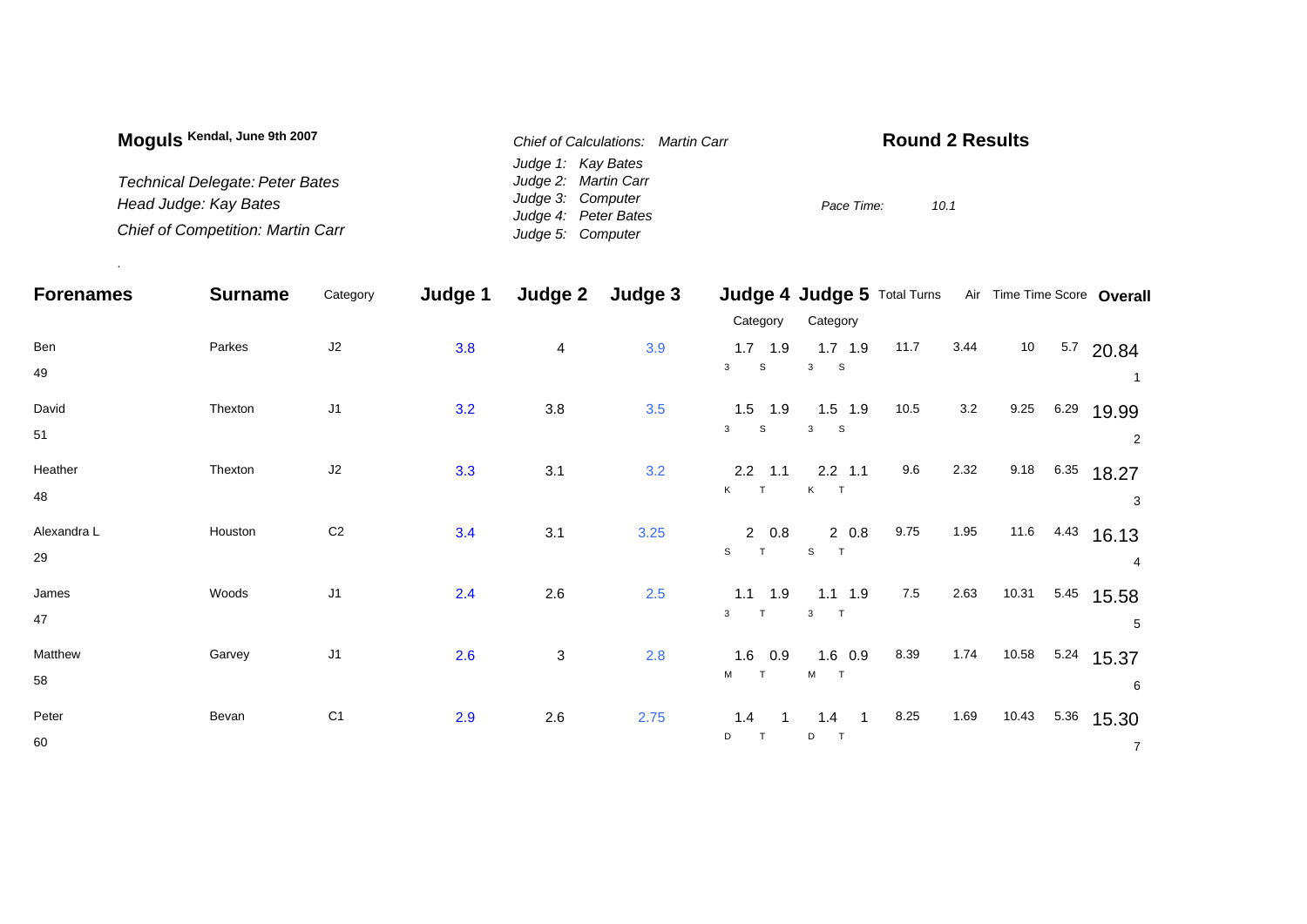| <b>Forenames</b> | <b>Surname</b>   | Category       | Judge 1 | Judge 2        | Judge 3        |                 | Judge 4 Judge 5 Total Turns Air Time Time Score Overall |      |                |       |      |                  |
|------------------|------------------|----------------|---------|----------------|----------------|-----------------|---------------------------------------------------------|------|----------------|-------|------|------------------|
|                  |                  |                |         |                |                | Category        | Category                                                |      |                |       |      |                  |
| Katie            | Summerhayes      | C <sub>1</sub> | 2.5     | 2.7            | 2.6            | $1.4$ 1.3       | $1.4$ 1.3                                               | 7.8  | 1.86           |       |      | 10.44 5.35 15.01 |
| 39               |                  |                |         |                |                | $S$ T           | $S$ T                                                   |      |                |       |      | 8                |
| Tim              | Bevan            | $\mathsf{C}2$  | 2.7     | 2.6            | 2.65           | $0.2 \quad 0.4$ | $0.2 \quad 0.4$                                         | 7.95 | 0.4            | 9.31  |      | $6.25$ 14.60     |
| 37               |                  |                |         |                |                | S<br>T          | ${\tt S}$<br>$\blacksquare$                             |      |                |       |      | 9                |
| Joe              | Hides            | C <sub>2</sub> | 2.1     | $2.5\,$        | 2.3            | $1.6$ 1.4       | $1.6$ 1.4                                               | 6.9  | 2.06           | 10.1  |      | $5.62$ 14.58     |
| 34               |                  |                |         |                |                | $S$ T           | $S$ T                                                   |      |                |       |      | 10               |
| Hannah Jade      | Handford-Styring | C <sub>1</sub> | 2.1     | 2.5            | 2.35           | $1.7$ 1.2       | $1.7$ $1.2$                                             | 6.94 | $\overline{2}$ | 10.27 |      | $5.49$ 14.43     |
| 28               |                  |                |         |                |                | S T             | $S$ T                                                   |      |                |       |      | 11               |
| Ryan             | Kaye             | C <sub>2</sub> | 2.3     | $2.5\,$        | 2.4            | $1.3$ 1.2       | $1.3$ 1.2                                               | 7.19 | 2.41           |       |      | 11.4 4.59 14.19  |
| 53               |                  |                |         |                |                | $3$ T           | $3$ T                                                   |      |                |       |      | 12               |
| Josef            | Tomlinson        | C <sub>2</sub> | 2.4     | 2.3            | 2.35           | $0.7\quad 0.8$  | $0.7\ 0.8$                                              | 7.04 | 1.04           | 9.82  | 5.84 | 13.92            |
| 35               |                  |                |         |                |                | D T             | D T                                                     |      |                |       |      | 13               |
| Samuel           | Houston          | C <sub>1</sub> | 2.2     | 1.8            | $\overline{2}$ | 0.6<br>1.1      | $0.6$ 1.1                                               | 6    | 1.14           | 10.36 | 5.41 | 12.55            |
| 43               |                  |                |         |                |                | $S$ T           | $S$ T                                                   |      |                |       |      | 14               |
| Peter            | Speight          | J1             | 1.8     | $\overline{2}$ | 1.9            | $0.1 \quad 0.1$ | $0.1$ 0.1                                               | 5.69 | 0.14           | 8.92  |      | 6.55 12.38       |
| 40               |                  |                |         |                |                | M S             | $M$ S                                                   |      |                |       |      | 15               |
| Chris            | Fung             | $\sf J1$       | 2.1     | 2.3            | 2.2            | 0.7<br>0.4      | $0.7\quad 0.4$                                          | 6.6  | 0.75           | 11.1  |      | $4.83$ 12.18     |
| 27               |                  |                |         |                |                | $S$ T           | $S$ T                                                   |      |                |       |      | 16               |
| Joshua           | Law              | C <sub>2</sub> | 2.5     | 2.1            | 2.3            | $0.1 \quad 0.5$ | $0.1 \quad 0.5$                                         | 6.9  | 0.4            | 11.45 |      | 4.55 11.85       |
| 31               |                  |                |         |                |                | $S$ T           | $S$ T                                                   |      |                |       |      | 17               |